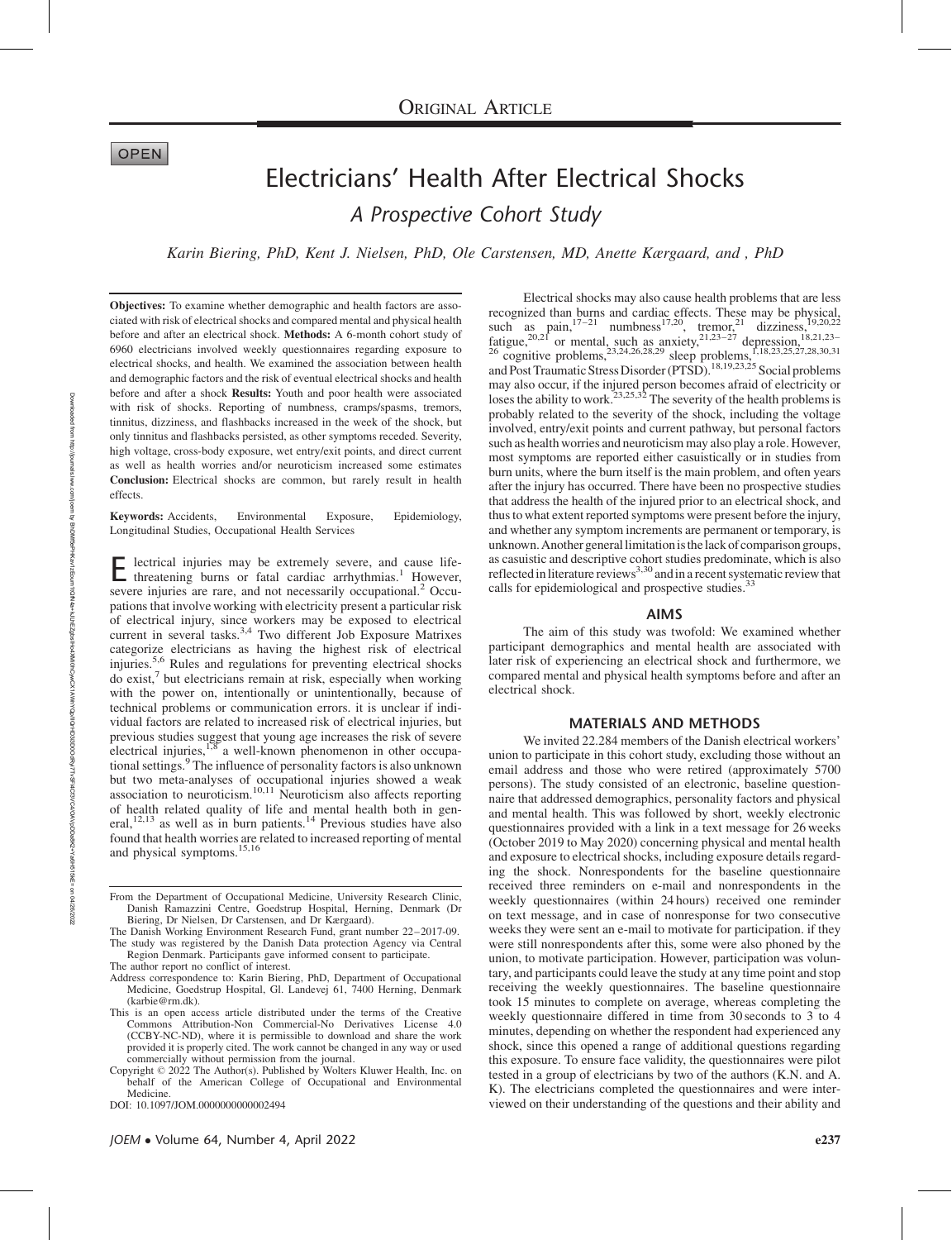willingness to answers them correctly. Minor revisions of questions and scales were done based on their feedback. The data collection, content of the questionnaires and description of the electrical shocks are presented in detail by Biering et al.<sup>34</sup>

The electrical shocks reported in the weekly questionnaire were used in two different ways. Since participant could experience shocks more than once during the 26 weeks, we identified three types of participants; those who did not report any electrical shocks during follow-up, those who reported one or two shocks and those who reported three or more electrical shocks. Based on this, we defined two outcomes; having one or more electrical shocks versus none, and having three or more electrical shocks versus none or up to two electrical shocks. We used these as outcomes when analyzing the risk of electrical shocks. In the analysis where we compared health before and after electrical shocks, we used only the first reported electrical shock of each participant and the severity of that in the analysis.

The baseline questionnaire: Participant's educational level was divided into four categories based on self-report: apprentice, trained electrician, higher education, and other training. Marital status was divided into three categories: married/cohabiting, single (unmarried), single (divorced/widowed). Participants rated their health and their ability to work; health was dichotomized into "excellent, very good, or good" versus "fair or poor" categories, whereas ability to work (a 0 to 10 scale)<sup>35</sup> was dichotomized into ''low'' (0 to 8) and ''high'' (9 to 10) categories for descriptive purposes and risk analysis, but used as a continuous scale in the analysis of health before and after an electrical shock. Participants<br>also rated their anxiety,<sup>36</sup> depression,<sup>37</sup> self-efficacy,<sup>38</sup> health worries,  $39,40$  sleeping troubles,  $38$  cognitive problems,  $3$  and neuroticism.41,42 All the scales used applied a continuum from 0 to 4, except for self-efficacy (range  $0 \text{ to } 6$ ) and depression (range 0 to 10). We derived sex and age from the participants' personal identification numbers.<sup>43</sup> Age was divided into decades for descriptive purposes.

The weekly questionnaires: To compare participant's mental and physical health before and after they had experienced an electrical shock, we used single items derived from the full symptom scales reported in the baseline questionnaire and presented these each of the subsequent 26 weeks. The symptoms were chosen based on the literature, and on symptoms presented by patients who were examined at our department of occupational medicine following electrical injuries. These were anxiety ("felt tense or keyed up"), 36 depression ("felt low in spirits or sad"),<sup>37</sup> sleeping troubles ("woke up

|                                                      |                  | No Shocks |                  | Any Shock (One<br>or More) |                  | <b>Multiple Shocks</b><br>$(3+)^{*}$ |                  | <b>Total</b> |
|------------------------------------------------------|------------------|-----------|------------------|----------------------------|------------------|--------------------------------------|------------------|--------------|
|                                                      | $n = 4702$       |           |                  | $n = 1547$                 | $n = 158$        |                                      | $n = 6249$       |              |
|                                                      | $\boldsymbol{n}$ | $\%$      | $\boldsymbol{n}$ | $\%$                       | $\boldsymbol{n}$ | $\%$                                 | $\boldsymbol{n}$ | $\%$         |
| Previous health consequences after electrical injury |                  |           |                  |                            |                  |                                      |                  |              |
| N <sub>0</sub>                                       | 4285             | 91.13     | 1381             | 89.27                      | 141              | 89.24                                | 5666             | 90.67        |
| Yes, current                                         | 162              | 3.45      | 59               | 3.81                       | 5                | 3.16                                 | 221              | 3.54         |
| Yes, previous                                        | 174              | 3.70      | 100              | 6.46                       | 11               | 6.96                                 | 274              | 4.38         |
| Missing                                              | 81               | 1.72      | 7                | 0.45                       | < 5              | $\rm < 2$                            | 88               | 1.41         |
| Work ability (0-10)                                  |                  |           |                  |                            |                  |                                      |                  |              |
| Below mean $(<=9)$                                   | 1529             | 32.52     | 494              | 31.93                      | 63               | 39.87                                | 2576             | 41.22        |
| Above mean $(>9)$                                    | 3101             | 65.95     | 1047             | 67.68                      | 93               | 58.86                                | 3595             | 57.53        |
| Missing                                              | 72               | 1.53      | 6                | 0.39                       | < 5              | $\lt 2$                              | 78               | 1.25         |
| Sex                                                  |                  |           |                  |                            |                  |                                      |                  |              |
| Female                                               | 110              | 2.34      | 27               | 1.75                       | $<$ 5            | $\lt 2$                              | 137              | 2.19         |
| Male                                                 | 4592             | 97.66     | 1520             | 98.25                      | 156              | 98.73                                | 6112             | 97.81        |
| Age groups                                           |                  |           |                  |                            |                  |                                      |                  |              |
| $18-20$ years                                        | 136              | 2.89      | 55               | 3.56                       | 9                | 5.70                                 | 191              | 3.06         |
| $21-30$ years                                        | 960              | 20.42     | 486              | 31.42                      | 61               | 38.61                                | 1446             | 23.14        |
| $31-40$ years                                        | 968              | 20.59     | 395              | 25.53                      | 39               | 24.68                                | 1363             | 21.81        |
| $41-50$ years                                        | 1098             | 23.35     | 285              | 18.42                      | 26               | 16.46                                | 1383             | 22.13        |
| $51-60$ years                                        | 989              | 21.03     | 214              | 13.83                      | 16               | 10.13                                | 1203             | 19.25        |
| 61 years or older                                    | 551              | 11.72     | 112              | 7.24                       | $\tau$           | 4.43                                 | 663              | 10.61        |
| Marital status                                       |                  |           |                  |                            |                  |                                      |                  |              |
| Married or co-habitant                               | 3400             | 72.31     | 1090             | 70.46                      | 101              | 63.92                                | 4490             | 71.85        |
| Single (bachelor)                                    | 778              | 16.55     | 351              | 22.69                      | 45               | 28.48                                | 1129             | 18.07        |
| Single (divorced or widowed)                         | 418              | 8.89      | 89               | 5.75                       | $\,$ 8 $\,$      | 5.06                                 | 507              | 8.11         |
| Missing                                              | 106              | 2.25      | 17               | 1.10                       | $\overline{4}$   | 2.53                                 | 123              | 1.97         |
| Education                                            |                  |           |                  |                            |                  |                                      |                  |              |
| Apprentice                                           | 807              | 17.16     | 402              | 25.99                      | 51               | 32.28                                | 1209             | 19.35        |
| Trained electrician                                  | 3476             | 73.93     | 1080             | 69.81                      | 101              | 63.92                                | 4556             | 72.91        |
| Higher education                                     | 265              | 5.64      | 47               | 3.04                       | $<$ 5            | $\lt 2$                              | 312              | 4.99         |
| Other education                                      | 177              | 3.76      | 20               | 1.29                       | $<$ 5            | $\lt 2$                              | 197              | 3.15         |
| Missing                                              | 53               | 1.13      | $\overline{4}$   | 0.26                       | < 5              | $\lt 2$                              | 57               | 0.91         |
| Health                                               |                  |           |                  |                            |                  |                                      |                  |              |
| Excellent, Very good, Good                           | 4303             | 91.51     | 1412             | 91.27                      | 146              | 92.41                                | 5715             | 91.45        |
| Fair, Poor                                           | 334              | 7.10      | 128              | 8.27                       | 12               | 7.59                                 | 462              | 7.39         |
| Missing                                              | 65               | 1.38      | $\tau$           | 0.45                       | $\overline{0}$   | 0.00                                 | 72               | 1.15         |

Those with multiple shocks are a subset of those with any number of shock.

**e238**  $\odot$  2022 The Author(s). Published by Wolters Kluwer Health, Inc. on behalf of the American College of Occupational and Environmental Medicine.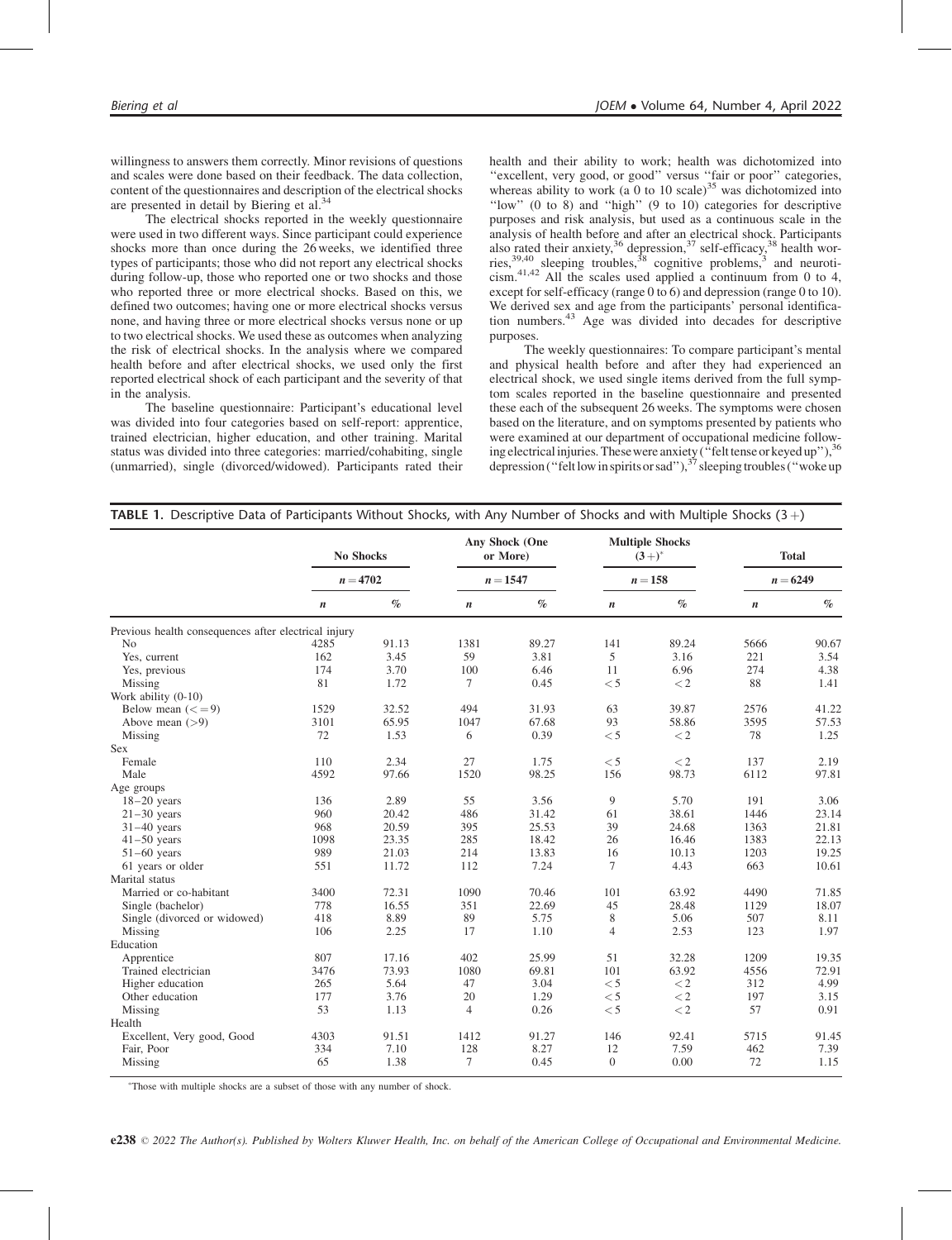too early and were unable to get back to sleep"), <sup>8</sup> cognitive problems ("had problems concentrating"),<sup>38</sup> increased frustration ("even minor annoyances may frustrate me").<sup>42</sup> In addition to the single items, weincluded abilitytowork ('On a scale from 0to 10, how would you rate your current ability to work?'),<sup>35</sup> and a single item ('Has an image of a traumatic event popped into your mind in the past 7 days?') to assess flashbacks. $44$  The single items derived from larger scales were chosen in two ways; for scales where we had a dataset available from another occupational context,  $37,38,44$  we identified the single item with the highest correlation to the full scale, and for the remaining we chose a single item from a validated scale with the wording closest to the topic of the scale (example: Anxiety from SCL-90: ''Have you felt nervousness or shakiness inside?''36 and from COPSOQ cognitive stress: "Have you had problems concentrating?").<sup>38</sup> Furthermore, other single items from the baseline questionnaire were used to report physical symptoms; pain, numbness, weakness, cramps and spams, tremors, tinnitus, migraine, fatigue, and dizziness, on a scale from 0 to 5.

### Statistical Analysis

Data were described by means, and standard deviations or proportions for those who reported no electrical shocks, one or two electrical shocks, and three or more electrical shock. The associations between baseline prevalent factors and electrical shock were analyzed by logistic regression, and adjusted for sex, age, and

previous consequences of an electrical injury. in this analysis, we excluded those who were not employed as electricians.

We also compared the reported symptoms before and after an electrical shock using linear mixed models, to be able to allow an individual level of symptom reporting for each participant. We were interested in three different time frames: all the weeks preceding an electrical shock versus the week in which a reported electrical shock occurred, all the weeks preceding and four weeks after the electrical shock and all the weeks preceding and all the weeks after the electrical shock. We adjusted the linear mixed models sex, age, and severity of the electrical shock. Flashbacks were analyzed only for those who reported that their flashbacks were associated with an electrical shock, not other kinds of traumatic events. To further address shock severity, we made an additional analysis in which we included only electrical shocks that were reported as *quite severe* or *very severe*  $(n = 20)$ .

We identified various subgroups of electrical shocks that the literature suggests are particularly harmful. These were shocks with a voltage of over 1000 V, with cross-body exposure, involving wet entry/exit points, and involving direct current.

We identified particularly vulnerable participants, defined as those who reported high levels of neuroticism or high levels of health worries, based on the 75th percentile of the scale. We made an additional analysis restricted to these participants, and an analysis with the combination of vulnerability and high severity of the shocks.

### TABLE 2. Associations Between Baseline Characteristics and Later Electrical Shock

|                                                         |                              |                 | Any Shock (One or More) | Multible Shocks $(3+)$<br>$n=158$ |                  |  |
|---------------------------------------------------------|------------------------------|-----------------|-------------------------|-----------------------------------|------------------|--|
|                                                         |                              |                 | $n = 1547$              |                                   |                  |  |
|                                                         |                              | Unadjusted      | Adjusted*               | Unadjusted                        | Adjusted*        |  |
| Previous health consequences<br>after electrical injury | N <sub>0</sub>               | Ref.            | Ref.                    | Ref.                              | Ref.             |  |
|                                                         | Yes, current                 | 1.13[0.83;1.53] | 1.14[0.84;1.58]         | 0.91[0.37;2.24]                   | 0.92[0.37;2.28]  |  |
|                                                         | Yes, previous                | 1.78[1.38;2.30] | 1.78[1.38;2.30]         | 1.64[0.88;3.06]                   | 1.62[0.86;3.03]  |  |
| Work ability                                            | Low: $0-8$                   | Ref.            | Ref.                    | Ref.                              | Ref.             |  |
|                                                         | High: $9-10$                 | 1.18[1.08;1.29] | 0.95[0.84;1.07]         | 1.47[1.12;1.92]                   | 1.23[0.88;1.73]  |  |
| <b>Sex</b>                                              | Female                       | Ref.            | Ref.                    | Ref.                              | Ref.             |  |
|                                                         | Male                         | 1.35[1.22;1.48] | 1.34[0.86;2.09]         | 1.47[1.12;1.93]                   | 1.95[0.48;7.96]  |  |
| Age groups                                              | $-20$ years                  | 4.25[3.88;4.66] | 1.99[1.36;2.89]         | 8.32[6.77;10.22]                  | 4.17[1.49;11.65] |  |
|                                                         | $21-30$ years                | 4.13[3.94;4.35] | 2.51[1.99;3.17]         | 6.51[5.64;7.69]                   | 4.19[1.91;9.23]  |  |
|                                                         | $31-40$ years                | 2.70[2.57;2.83] | 2.02[1.60;2.56]         | 3.43[2.93;4.02]                   | 2.83[1.25;6.33]  |  |
|                                                         | $41-50$ years                | 1.64[1.57;1.73] | 1.29[1.01;1.65]         | 2.03[1.72;2.40]                   | 1.83[0.79;4.23]  |  |
|                                                         | $51-60$ years                | 1.16[1.10;1.22] | 1.06[0.82;1.36]         | 1.28[1.07;1.52]                   | 1.26[0.52;3.08]  |  |
|                                                         | 61 years or older            | Ref.            | Ref.                    | Ref.                              | Ref.             |  |
| Marital status                                          | Married or co-habitant       | Ref.            | Ref.                    | Ref.                              | Ref.             |  |
|                                                         | Single (bachelor)            | 1.40[1.22;1.62] | 1.00[0.85;1.17]         | 1.80[1.26;2.58]                   | 1.12[0.75;1.67]  |  |
|                                                         | Single (divorced or widowed) | 0.66[0.52;0.84] | 0.71[0.56;0.91]         | 0.70[0.34;1.44]                   | 0.79[0.38;1.64]  |  |
| Education                                               | Apprentice                   | 1.60[1.40;1.84] | 1.11[0.94;1.32]         | 1.94[1.38;2.74]                   | 1.12[0.73;1.70]  |  |
|                                                         | Trained electrician          | Ref.            | Ref.                    | Ref.                              | Ref.             |  |
|                                                         | Higher education             | 0.52[0.38;0.73] | 0.56[0.40;0.78]         | 0.43[0.14;1.38]                   | 0.49[0.15;1.55]  |  |
|                                                         | Other education              | 0.57[0.35;0.95] | 0.67[0.40;1.11]         | 0.75[0.18;3.09]                   | 0.96[0.23;3.97]  |  |
| Health                                                  | Excellent, Very good, Good   | Ref.            | Ref.                    | Ref.                              | Ref.             |  |
|                                                         | Fair, Poor                   | 1.19[1.09;1.29] | 1.21[0.86;1.53]         | 1.21[0.96;1.53]                   | 1.10[0.89;1.35]  |  |
| Anxiety <sup>†</sup>                                    | Score between 0 and 4        | 1.33[1.14;1.54] | 1.16[0.99;1.36]         | 1.48[1.07;2.05]                   | 1.30[0.92;1.83]  |  |
| Depression <sup>†</sup>                                 | Score between 0 and 10       | 1.03[1.02;1.04] | 1.02; 1.01; 1.03        | 1.03[1.01;1.07]                   | 1.03[1.00;1.06]  |  |
| Self-efficacy                                           | Score between 0 and 6        | 0.81[0.73;0.90] | 0.84[0.76;0.94]         | 0.88[0.66;1.19]                   | 0.93[0.69;1.25]  |  |
| Sleeping troubles                                       | Score between 0 and 4        | 1.07[0.94;1.21] | 1.06[0.94;1.21]         | 1.24[0.92;1.68]                   | 1.27[0.93;1.73]  |  |
| Cognitive problems                                      | Score between 0 and 4        | 1.30[1.12;1.51] | 1.13[0.97;1.32]         | 1.38[0.97;1.96]                   | 1.20[0.82;1.74]  |  |
| Neuroticism                                             | Score between 0 and 4        | 1.45[1.22;1.71] | 1.18[0.99;1.41]         | 2.43[1.57;3.76]                   | 1.88[1.20;2.96]  |  |
| Health worries                                          | Score between 0 and 4        | 1.14[1.04;1.26] | 1.17[1.06;1.29]         | 1.20[0.94;1.53]                   | 1.26[0.99;1.61]  |  |

Persons who are not working with electricity are excluded.

Adjusted for sex, age and previous consequences following an electrical injury.

<sup>†</sup>Persons reporting previous anxiety or depression, respectively, are excluded.

 $\degree$  2022 The Author(s). Published by Wolters Kluwer Health, Inc. on behalf of the American College of Occupational and Environmental Medicine.  $e^{239}$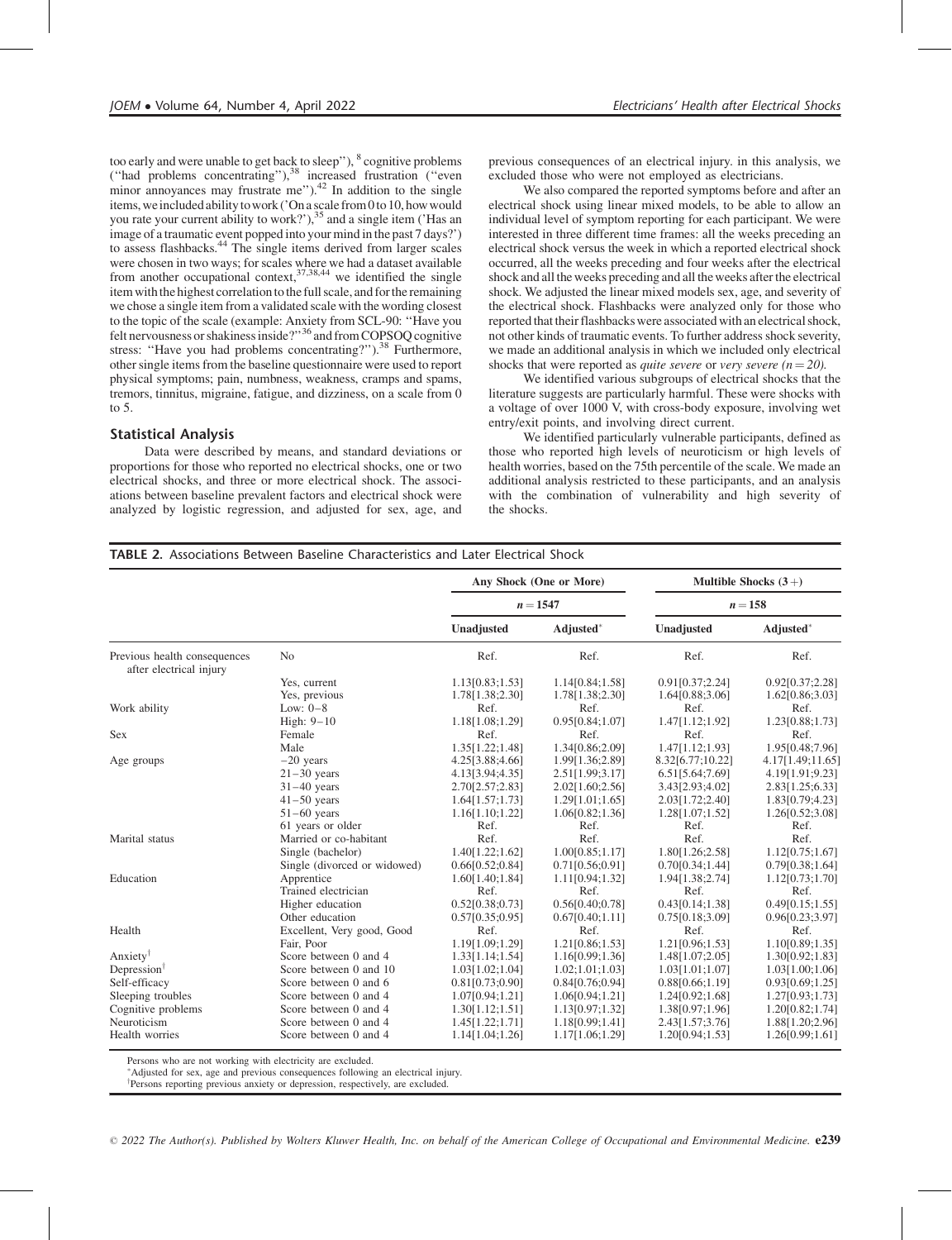All data management, and analyses were carried out in Stata 16.0, and the associations are presented with a 95% confidence interval.

#### RESULTS

A total of 6960 electrical workers (31%) responded to the baseline questionnaire, and 61% to 81% responded to the weekly follow-up questionnaires. Of these, 1610 participants reported one or more electrical shocks, and a total of 2356 electrical shocks were reported.

Electricians who had previously experienced adverse health effects following an electrical injury more often reported one or more electrical shocks in the follow-up questionnaires, compared to those without this experience (Table 1). Young participants and apprentices also reported electrical shocks more often than their older colleagues, or those with more advanced training. Women reported shocks slightly less often than men. Unmarried participants also reported shocks more often than married, divorced, or widowed single participants. There were no shock-related differences the reporting of general health or the ability to work.

Several factors were associated with reporting of electrical shocks in the follow-up questionnaires (Table 2). In general, the factors that increased the risk of an electrical shock also increased the risk of three or more electrical shocks. As expected, these were the factors mentioned in Table 1, namely, previous electrical injury, youth, being unmarried, and being an apprentice. Reduced ability to work increased the risk of three or more electrical shocks, but not of receiving at least one electrical shock. Also, some health factors were associated with reporting of electrical shocks, namely, anxiety, depression, low self-efficacy, sleeping troubles, cognitive problems, neuroticism, and health worries. Adjustments for age, sex, and previous effects of an electrical injury lowered many of the risk estimates, and the increased risk observed for unmarried participants and apprentices disappeared. The increased risk associated with youth decreased somewhat, but was still high, probably because of the correlation between youth, being unmarried, and being an apprentice. The adjustments affected the risk associated with the health scales to only a small degree (Table 2).

We compared reporting of mental and physical health symptoms before and after an electrical shock in different time intervals, to determine possible health effects of electrical shocks, and to examine their short- and long-term consequences (Table 3).

In the week in which a reported electrical shock occurred, we observed an increase in reports of numbness, cramps and spasms, tremors, tinnitus, dizziness, and flashbacks (Table 3). However, at the same time, there was a decrease in reports of depression, cognitive problems, sleeping troubles, and frustration, and an increase in the ability to work. Four weeks after a reported electrical shock, tinnitus and flashbacks were the only symptoms that persisted above the levels before the shock, whereas reports of other symptoms further decreased. The pattern was the same when we compared the reporting before with the reporting all the weeks following an electrical shock. When we considered the severe shocks, we saw an increase in reports of most symptoms in the week in which a reported shock occurred, but all estimates had wide confidence intervals, owing to the low number of severe shocks. However, the reports for all symptoms but weakness ceased after 4 weeks, and we saw a decrease in reports of several symptoms. Once again, the pattern was the same after 4 weeks and all weeks (Table 3). There were too few participants who reported very severe electrical shocks to estimate change in reporting of flashbacks related to electrical injury, when flashbacks related to other causes were excluded. Adjusting for age, sex, and the severity of the electrical shocks did not affect the results found, and are not reported.

When we restricted our analysis to subgroups of potentially more harmful electrical shocks, we found that immediate reporting of symptoms increased, especially for voltages higher than 1000 V, and for the combination of cross-body exposure, and wet entry/exit points (Table 4). Exposure to direct current revealed reporting of symptoms consistent with all shocks. The presence of wet entry and exit points did not increase the reporting of symptoms by themselves, but did so when it was combined with cross-body exposure, which also increased the reporting of symptoms. In the long term, most of these increases disappeared, however reports of flashbacks remained elevated. All estimates had large confidence intervals (Table 4).

TABLE 3. Comparison of Mean Levels of Physical and Mental Health Before and After an Electrical Shock in Different Time-Intervals and for Severity Separate

|                                 | All Weeks Before and the Week<br><b>Including the Shock</b> |                                     |                                  | All Weeks Before and 4 Weeks<br><b>After Shock</b> | All Weeks Before and All Weeks<br><b>After Shock</b> |                                     |  |
|---------------------------------|-------------------------------------------------------------|-------------------------------------|----------------------------------|----------------------------------------------------|------------------------------------------------------|-------------------------------------|--|
|                                 | Unadjusted,<br><b>All Shocks</b>                            | Unadjusted,<br><b>High Severity</b> | Unadjusted,<br><b>All Shocks</b> | Unadjusted,<br><b>High Severity</b>                | Unadjusted,<br><b>All Shocks</b>                     | Unadjusted,<br><b>High Severity</b> |  |
| Work-ability <sup>c</sup>       | 0.11[0.04;0.17]                                             | $-0.47[-1.56;0.62]$                 | 0.10[0.06;0.15]                  | $0.54[-0.19;1.26]$                                 | 0.06[0.03;0.10]                                      | 0.64[0.04;1.24]                     |  |
| Pain <sup>b</sup>               | $0.01[-0.03;0.05]$                                          | 0.74[0.07;1.41]                     | $-0.07[-0.10; -0.05]$            | $0.04[-0.40;0.48]$                                 | $-0.11[-0.13; -0.09]$                                | $-0.11[-0.48;0.25]$                 |  |
| Numbness <sup>b</sup>           | 0.03[0.01;0.05]                                             | 0.88[0.61;1.14]                     | $0.00[-0.01;0.02]$               | $-0.03[-0.22;0.16]$                                | $-0.01[-0.02;0.01]$                                  | $-0.10[-0.21;0.02]$                 |  |
| Weakness <sup>b</sup>           | $0.01[-0.02;0.04]$                                          | 0.80[0.37;1.22]                     | $-0.01[-0.03;0.01]$              | $0.17[-0.11;0.45]$                                 | $-0.01[-0.03;0.00]$                                  | $0.16[-0.07;0.39]$                  |  |
| Cramps and spasms <sup>b</sup>  | 0.05[0.03;0.06]                                             | 0.51[0.35;0.68]                     | $-0.01[-0.02;0.01]$              | $0.00[-0.11;0.12]$                                 | $-0.02[-0.03; -0.01]$                                | $-0.01[-0.08;0.06]$                 |  |
| Tremors <sup>b</sup>            | $0.02$ [0.01;0.03]                                          | $0.20[-0.18;0.57]$                  | $0.00[-0.01;0.01]$               | $-0.35[-0.60,-0.10]$                               | $0.00[-0.00;0.01]$                                   | $-0.47[-0.67; -0.26]$               |  |
| Tinnitus <sup>b</sup>           | 0.03[0.02;0.05]                                             | $-0.08[-0.38;0.21]$                 | 0.02[0.00;0.03]                  | $-0.19[-0.38;0.00]$                                | 0.02[0.01;0.03]                                      | $-0.20[-0.37; -0.41]$               |  |
| Migraine <sup>b</sup>           | $-0.01[-0.03;0.01]$                                         | $-0.11[-0.41;0.19]$                 | $-0.03[-0.05; -0.02]$            | $-0.09[-0.28;0.10]$                                | $-0.02[-0.03; -0.01]$                                | $-0.04[-0.20;0.13]$                 |  |
| Fatigue <sup>b</sup>            | $-0.02[-0.05;0.01]$                                         | $0.12[-0.34;0.57]$                  | $-0.06[-0.08; -0.04]$            | $-0.23[-0.53;0.06]$                                | $-0.09[-0.11; -0.08]$                                | $-0.29[-0.54] - 0.04]$              |  |
| Dizziness <sup>b</sup>          | 0.02[0.01;0.04]                                             | $0.20[-0.11;0.51]$                  | $0.01[-0.00;0.02]$               | $-0.18[-0.38;0.01]$                                | $0.01[-0.00;0.01]$                                   | $-0.13[-0.30;0.03]$                 |  |
| Depression <sup>d</sup>         | $-0.03[-0.05; -0.01]$                                       | $-0.01[-0.30;0.29]$                 | $-0.05[-0.07; -0.04]$            | $0.08[-0.11;0.27]$                                 | $-0.06[-0.07; -0.04]$                                | $-0.04[-0.20;0.13]$                 |  |
| Anxiety <sup>a</sup>            | $-0.01[-0.03;0.01]$                                         | $0.22[-0.16;0.62]$                  | $-0.05[-0.07; -0.05]$            | $-0.16[-0.40;0.09]$                                | $-0.07[-0.08; -0.06]$                                | $-0.32[-0.53; -0.12]$               |  |
| Sleeping troubles <sup>a</sup>  | $-0.03[-0.06; -0.01]$                                       | $-0.09[-0.38;0.20]$                 | $-0.06[-0.07; -0.04]$            | $0.06[-0.13;0.26]$                                 | $-0.07[-0.08; -0.06]$                                | $0.06[-0.10;0.22]$                  |  |
| Cognitive problems <sup>a</sup> | $-0.03[-0.05; -0.01]$                                       | $0.04[-0.25;0.33]$                  | $-0.05[-0.06; -0.05]$            | $-0.23[-0.41; -0.04]$                              | $-0.07[-0.08; -0.06]$                                | $-0.24[-0.39; 0.08]$                |  |
| Frustrations <sup>a</sup>       | $-0.03[-0.05:-0.00]$                                        | 0.60[0.25;0.96]                     | $-0.07[-0.09; -0.06]$            | $0.01[-0.24;0.26]$                                 | $-0.11[-0.12; -0.09]$                                | $-0.25[-0.44; -0.05]$               |  |
| Flashbacks <sup>ae</sup>        | $0.22[-0.09;0.52]$                                          | Too few to estimate                 | $0.08[-0.12;0.28]$               | Too few to estimate                                | $0.04[-0.14;0.22]$                                   | Too few to estimate                 |  |
|                                 |                                                             |                                     |                                  |                                                    |                                                      |                                     |  |

Ranges of scales:  $a: 0-4$ ;  $b: 0-5$ ;  $c: 0-10 + \text{high}$  is better;  $d: 0-6$   $e$  Related to electrical shock only.

 $e240 \n\heartsuit$  2022 The Author(s). Published by Wolters Kluwer Health, Inc. on behalf of the American College of Occupational and Environmental Medicine.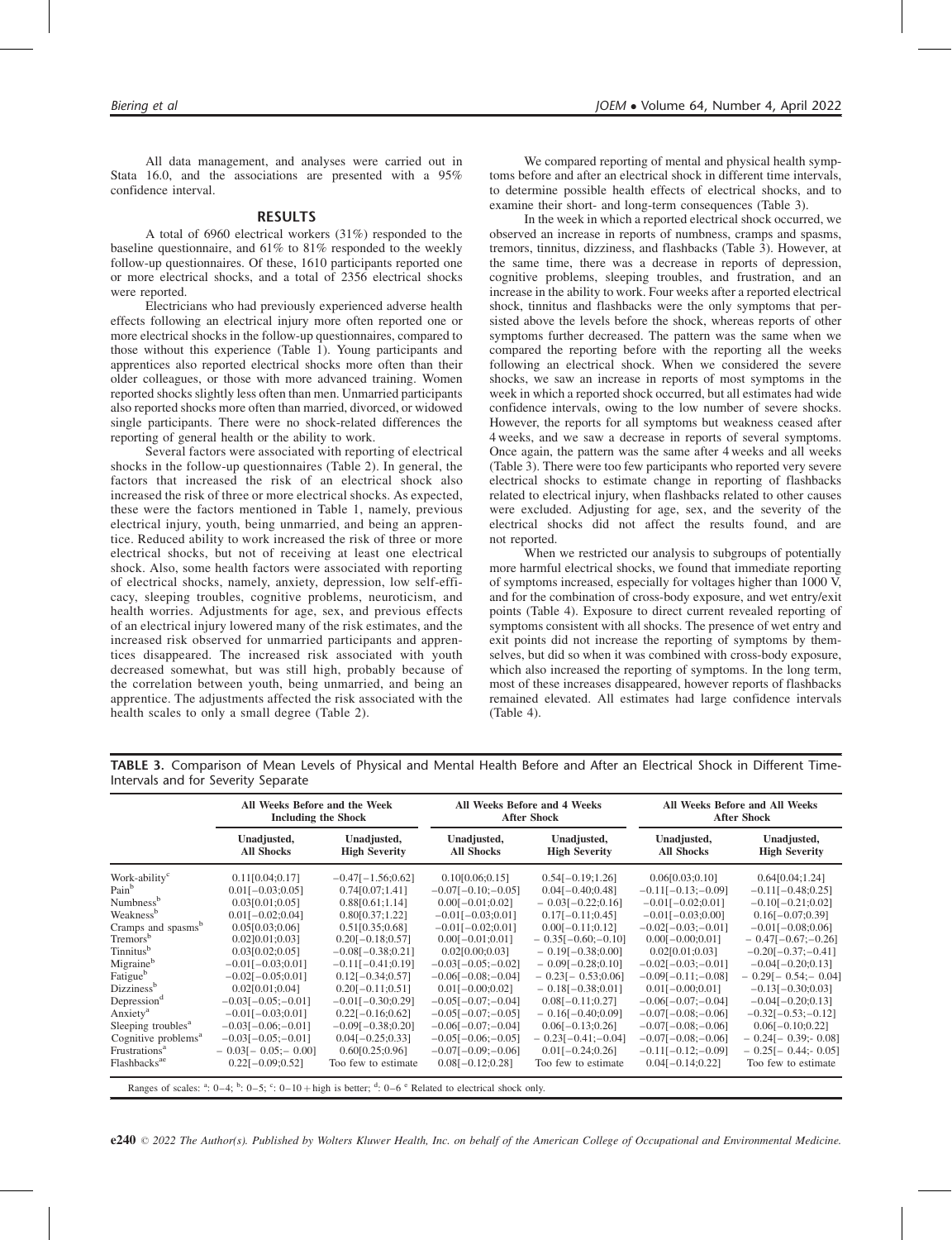TABLE 4. Additional Subgroup Analysis Related to Objective Characteristics Compared to Estimates from Table 3 (All Shocks), Divided in Short- and Long-Term

| Shortterm—All Weeks Before and the Week Including the Shock |                                  |                             |                       |                       |                                    |                                                         |  |  |
|-------------------------------------------------------------|----------------------------------|-----------------------------|-----------------------|-----------------------|------------------------------------|---------------------------------------------------------|--|--|
|                                                             | Unadjusted,<br><b>All Shocks</b> | Voltage $>1000$ V           | <b>Direct Current</b> | Crossbody             | Wet Entry and<br><b>Exit Point</b> | <b>Crossbody AND Wet</b><br><b>Entry and Exit Point</b> |  |  |
| Work-ability <sup>c</sup>                                   | 0.11[0.04;0.17]                  | $-0.27[-1.04;0.49]$         | $0.09[-0.20;0.39]$    | $-0.13[-0.34;0.08]$   | $-0.01[-0.25;0.22]$                | $-0.28[-0.73;0.16]$                                     |  |  |
| Pain <sup>b</sup>                                           | $0.01[-0.03;0.05]$               | $0.22[-0.22;0.68]$          | $-0.07[-0.24;0.10]$   | $0.12[-0.01;0.25]$    | $0.08[-0.06;0.22]$                 | 0.33[0.04;0.63]                                         |  |  |
| Numbness <sup>b</sup>                                       | 0.03[0.01;0.05]                  | 0.56[0.23;0.89]             | $0.04[-0.06;0.13]$    | $0.00[-0.07;0.07]$    | $0.01[-0.08;0.09]$                 | $-0.07[-0.25;0.11]$                                     |  |  |
| Weakness <sup>b</sup>                                       | $0.01[-0.02;0.04]$               | $0.28[-0.10;0.65]$          | $-0.05[-0.18;0.07]$   | $0.05[-0.05;0.14]$    | 0.18[0.06;0.29]                    | 0.26[0.02;0.51]                                         |  |  |
| Cramps and spasms <sup>b</sup>                              | 0.05[0.03;0.06]                  | 0.21[0.04;0.38]             | $0.03[-0.05;0.10]$    | 0.11[0.05;0.18]       | 0.0710.00:0.141                    | 0.19[0.01;0.38]                                         |  |  |
| Tremors <sup>b</sup>                                        | $0.02$ ] $0.01$ ; $0.03$ ]       | $0.14$ ] $-0.05$ ; $0.33$ ] | $0.00[-0.00;0.01]$    | $0.04[-0.02;0.10]$    | $-0.00[-0.07;0.05]$                | $0.05[-0.14;0.24]$                                      |  |  |
| Tinnitus <sup>b</sup>                                       | 0.03[0.02;0.05]                  | $-0.21[-0.52;0.11]$         | $-0.05[-0.14;0.03]$   | $-0.00[-0.07;0.07]$   | $0.02[-0.05;0.10]$                 | $-0.06[-0.23;0.11]$                                     |  |  |
| Migraine <sup>b</sup>                                       | $-0.01[-0.03;0.01]$              | $-0.11[-0.34;0.11]$         | $0.03[-0.08;0.14]$    | $-0.04[-0.11;0.04]$   | $-0.03[-0.11;0.04]$                | $-0.00[-0.17;0.16]$                                     |  |  |
| Fatigue <sup>b</sup>                                        | $-0.02[-0.05;0.01]$              | $-0.08[-0.34;0.19]$         | $-0.07[-0.20; -0.06]$ | $-0.06[-0.16;0.04]$   | $-0.15[-0.25(-0.05)]$              | $-0.16[-0.39;0.07]$                                     |  |  |
| Dizziness <sup>b</sup>                                      | 0.02[0.01;0.04]                  | $-0.03[-0.25;0.20]$         | $-0.02[-0.11;0.06]$   | $0.04[-0.03;0.11]$    | $0.00[-0.06;0.07]$                 | $0.04[-0.14;0.23]$                                      |  |  |
| Depression <sup>d</sup>                                     | $-0.03[-0.05; -0.01]$            | $-0.05[-0.20;0.09]$         | $0.02[-0.07;0.11]$    | $0.04[-0.04;0.11]$    | $-0.08[-0.16; -0.00]$              | $-0.09[-0.25;0.07]$                                     |  |  |
| Anxiety <sup>a</sup>                                        | $-0.01[-0.03;0.01]$              | $0.22[-0.02;0.46]$          | $-0.03[-0.12;0.06]$   | $0.02[-0.06;0.10]$    | $-0.05[-0.13;0.03]$                | $0.04[-0.15;0.24]$                                      |  |  |
| Sleeping troubles <sup>a</sup>                              | $-0.03[-0.06; -0.01]$            | $-0.06[-0.20;0.31]$         | $-0.01[-0.13;0.10]$   | $-0.10[-0.18; -0.02]$ | $-0.08[-0.16;0.00]$                | $-0.17[-0.34;0.01]$                                     |  |  |
| Cognitive problems <sup>a</sup> Frustrations <sup>a</sup>   | $-0.03[-0.05; -0.01]$            | $0.02[-0.19;0.27]$          | $-0.03[-0.12;0.05]$   | $-0.01[-0.08; 0.07]$  | $0.02[-0.06;0.09]$                 | $0.05[-0.11;0.21]$                                      |  |  |
|                                                             | $-0.03[-0.05; -0.00]$            | $0.28[-0.01;0.57]$          | $-0.11[-0.21;0.00]$   | $0.06[-0.02;0.14]$    | $0.04[-0.05;0.12]$                 | $0.15[-0.04;0.35]$                                      |  |  |
| Flashbacks <sup>ae</sup>                                    | $0.22[-0.09;0.52]$               | Too few to estimate         | $0.00[-0.47;0.47]$    | $0.27[-0.31;0.84]$    | $0.05[-0.51;0.61]$                 | $0.50[-0.29;1.29]$                                      |  |  |

#### Long-term—All Weeks Before and All Weeks After the Shock

|                                                                                                                                  | Unadjusted,<br><b>All Shocks</b> | Voltage > 1000V       | <b>Direct Current</b> | Crossbody             | Wet Entry and<br><b>Exitpoint</b> | <b>Crossbody AND Wet</b><br><b>Entry and Exitpoint</b> |  |
|----------------------------------------------------------------------------------------------------------------------------------|----------------------------------|-----------------------|-----------------------|-----------------------|-----------------------------------|--------------------------------------------------------|--|
| Work-ability <sup>c</sup>                                                                                                        | 0.06[0.03;0.10]                  | 0.68[0.29;1.07]       | $0.04[-0.12;0.19]$    | $0.03[-0.08;0.14]$    | $0.07[-0.05;0.20]$                | 0.31[0.08;0.55]                                        |  |
| Pain <sup>b</sup>                                                                                                                | $-0.11[-0.13; -0.09]$            | $-0.10[-0.34;0.14]$   | $-0.08[-0.17;0.01]$   | $-0.16[-0.22; -0.09]$ | $-0.08[-0.15; -0.00]$             | $-0.21[-0.37; -0.06]$                                  |  |
| Numbness <sup>b</sup>                                                                                                            | $-0.01[-0.02;0.01]$              | $0.06[-0.11;0.24]$    | $-0.01[-0.05;0.04]$   | $-0.04[-0.07; -0.00]$ | 0.0510.01:0.091                   | $-0.05[-0.14;0.04]$                                    |  |
| Weakness <sup>b</sup>                                                                                                            | $-0.01[-0.03;0.00]$              | $-0.05[-0.25;0.15]$   | $-0.00[-0.07;0.07]$   | $-0.01[-0.06;0.04]$   | $0.05[-0.02;0.11]$                | $0.10[-0.03;0.23]$                                     |  |
| Cramps and spasms <sup>b</sup>                                                                                                   | $-0.02[-0.03; -0.01]$            | $-0.02[-0.10;0.07]$   | $-0.03[-0.07;0.01]$   | $-0.05[-0.08; -0.02]$ | $-0.05[-0.09; -0.02]$             | $-0.04[-0.14;0.05]$                                    |  |
| Tremors <sup>b</sup>                                                                                                             | $0.00[-0.00;0.01]$               | $-0.07[-0.16;0.03]$   | $-0.00[-0.04;0.04]$   | $-0.01[-0.04;0.02]$   | $-0.04[-0.07; -0.00]$             | $-0.10[-0.20; -0.00]$                                  |  |
| Tinnitus <sup>b</sup>                                                                                                            | 0.02[0.01;0.03]                  | $-0.07[-0.23;0.10]$   | $-0.03[-0.08;0.10]$   | $-0.01[-0.05;0.02]$   | $-0.01[-0.05;0.03]$               | $-0.09[-0.18; -0.01]$                                  |  |
| Migraine <sup>b</sup>                                                                                                            | $-0.02[-0.03; -0.01]$            | $-0.08[-0.19;0.04]$   | $-0.04[-0.10;0.02]$   | $-0.02[-0.06;0.02]$   | $-0.03[-0.07;0.01]$               | $0.00[-0.08;0.09]$                                     |  |
| Fatigue <sup>b</sup>                                                                                                             | $-0.09[-0.11; -0.08]$            | $-0.12[-0.26; -0.01]$ | $-0.08[-0.15; -0.01]$ | $-0.17[-0.12; -0.07]$ | $-0.14[-0.19; -0.08]$             | $-0.17[-0.29; -0.05]$                                  |  |
| Dizziness <sup>b</sup>                                                                                                           | $0.01[-0.00;0.01]$               | $-0.09[-0.21;0.02]$   | $-0.03[-0.08;0.01]$   | $0.01[-0.03;0.05]$    | $0.01[-0.02;0.04]$                | $0.03[-0.07;0.13]$                                     |  |
| Depression <sup>a</sup>                                                                                                          | $-0.06[-0.07; -0.04]$            | $-0.15[-0.23; -0.07]$ | $-0.02[-0.07;0.03]$   | $-0.06[-0.10; -0.03]$ | $-0.06[-0.10; -0.02]$             | $-0.04[-0.12;0.05]$                                    |  |
| Anxiety <sup>a</sup>                                                                                                             | $-0.07[-0.08; -0.06]$            | $-0.16[-0.29; -0.04]$ | $-0.04[-0.09;0.01]$   | $-0.10[-0.28;0.09]$   | $-0.13[-0.17; -0.09]$             | $-0.16[-0.27; -0.06]$                                  |  |
| Sleeping troubles <sup>a</sup>                                                                                                   | $-0.07[-0.08; -0.06]$            | $-0.03[-0.17;0.10]$   | $-0.03[-0.09; -0.03]$ | $-0.10[-0.14; -0.06]$ | $-0.09[-0.14; -0.05]$             | $-0.08[-0.14;0.02]$                                    |  |
| Cognitive problems <sup>a</sup>                                                                                                  | $-0.07[-0.08; -0.06]$            | $-0.15[-0.17; -0.04]$ | $-0.08[-0.12; -0.03]$ | $-0.13[-0.17; -0.10]$ | $-0.07[-0.11; -0.03]$             | $-0.10[-0.18; -0.01]$                                  |  |
| Frustrations <sup>a</sup>                                                                                                        | $-0.11[-0.12; -0.09]$            | $-0.20[-0.35; -0.05]$ | $-0.11[-0.17; -0.05]$ | $-0.11[-0.15;0.07]$   | $-0.12[-0.17; -0.07]$             | $0.00[-0.05;0.06]$                                     |  |
| Flashbacks <sup>ae</sup>                                                                                                         | $0.04[-0.14;0.22]$               | Too few to estimate   | $0.11[-0.24;0.47]$    | $0.22[-0.13;0.56]$    | $0.18[-0.19;0.55]$                | $0.23[-0.24;0.71]$                                     |  |
| Ranges of scales: $a$ : $0-4$ ; $b$ : $0-5$ ; $c$ : $0-10$ + high is better; $a$ : $0-6$ . $c$ Related to electrical shock only. |                                  |                       |                       |                       |                                   |                                                        |  |

When we examined vulnerable (those with a high score in neuroticism or health worries) participants' experiences of severe electrical shocks, we found a mixed pattern. Most reporting's of symptoms were similar to those for very severe shocks in general, but the scores for pain and weakness increased, and the ability to work decreased in the short term (Table 5), whereas pain, weakness, and sleeping troubles increased in the long term (Table 5). Furthermore, we again observed decreased reporting of several symptoms. Again, all estimates had large confidence intervals.

#### **DISCUSSION**

In this study, we examined whether participant's health and demographic characteristics were associated with a higher risk of eventual electrical shocks. We found that several factors were associated with an increased risk of electrical shocks. These may be divided into two groups: those associated with youth, such as age and being an apprentice and/or unmarried. They are correlated, but age itself was strongly associated with an increased risk of electrical shock. The other group of risk factors were related to mental health, for example, anxiety, depression, low self-efficacy, sleeping troubles, and cognitive problems, and to personality traits such as neuroticism and being worried about one's health.

We also compared the status of the study participants' health before and after an electrical shock and found that both mental and physical symptoms were comparable before and after the incident, in most cases showing an increase in the week in which the electrical shock occurred, and disappearing in the subsequent weeks. When we applied a linear mixed model to analyze the data, adjusting for participant sex, age, and previous effects of an electrical injury, we found an immediate increase in numbness, cramps and spasms, tinnitus and flashbacks in the week after the electrical shock, but over time, most of the symptoms receded to the level before the shock, except for tinnitus and flashbacks.

An analysis that compared symptoms before and after the most severe electrical shocks showed higher initial reporting of most symptoms, but over time, reporting of most of these symptoms also returned to the previous levels. Two symptoms persisted slightly increased: weakness and sleeping troubles.

When comparing the reporting of symptoms all the weeks before with 4 weeks after the shock, we found that the reporting of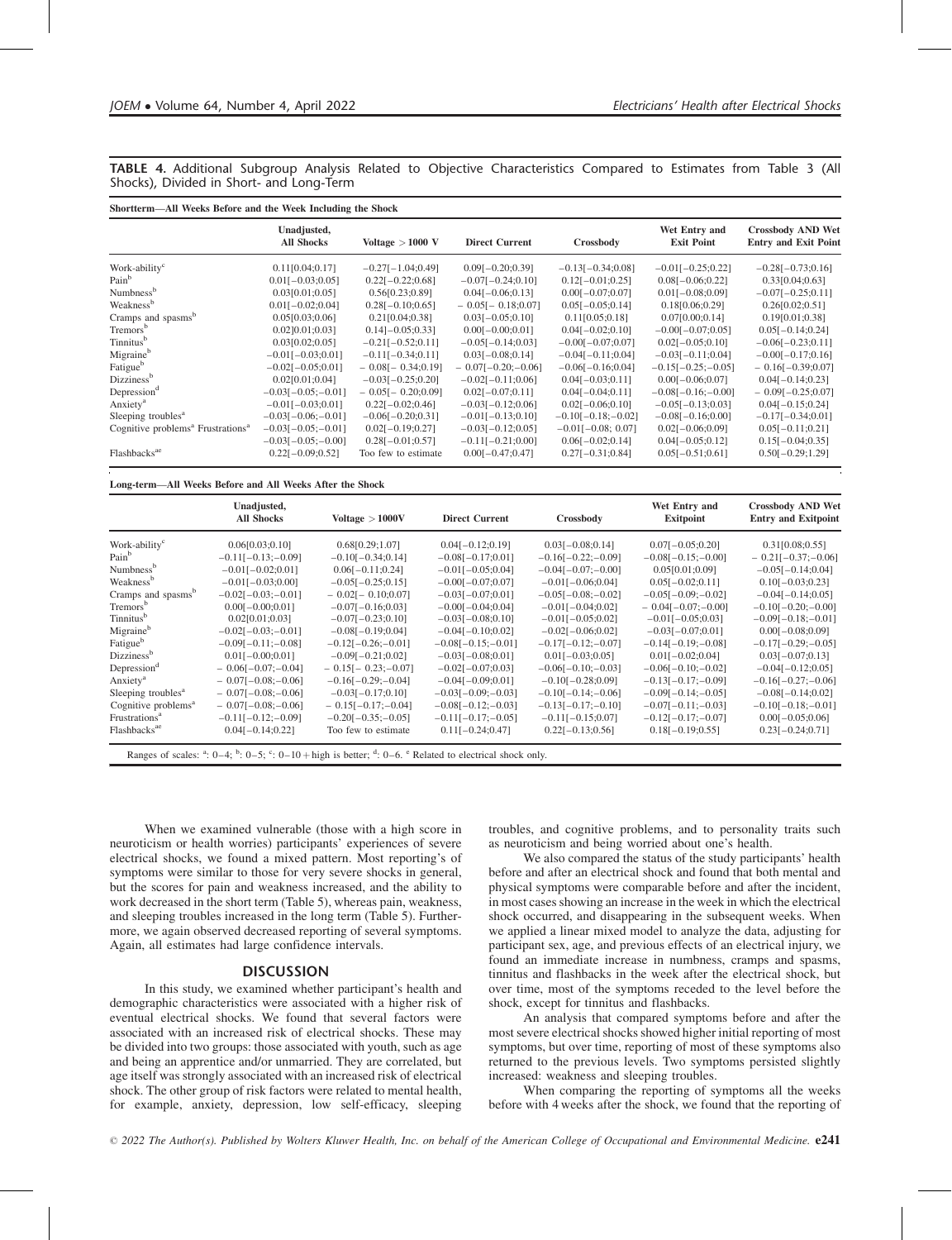|                                                                                                                                | [0,2-3]Short-term—All Weeks Before and the Week<br><b>Including the Shock</b> |                                                                  |                                                               | Long-term—All Weeks Before and All Weeks After the<br><b>Shock</b> |                                                                  |                                                               |  |
|--------------------------------------------------------------------------------------------------------------------------------|-------------------------------------------------------------------------------|------------------------------------------------------------------|---------------------------------------------------------------|--------------------------------------------------------------------|------------------------------------------------------------------|---------------------------------------------------------------|--|
|                                                                                                                                | High<br><b>Severity</b>                                                       | <b>High Severity</b><br><b>AND High</b><br><b>Health Worries</b> | <b>High Severity</b><br><b>AND High</b><br><b>Neuroticism</b> | <b>High</b><br><b>Severity</b>                                     | <b>High Severity</b><br><b>AND High</b><br><b>Health Worries</b> | <b>High Severity</b><br><b>AND High</b><br><b>Neuroticism</b> |  |
| Work-ability <sup>c</sup>                                                                                                      | $-0.47[-1.56;0.62]$                                                           | $-0.80[-2.27;0.67]$                                              | $-2.25[-3.69; -0.81]$                                         | 0.64[0.04;1.24]                                                    | $0.58[-0.16;1.32]$                                               | $-1.03[-1.91; -0.15]$                                         |  |
| Pain <sup>b</sup>                                                                                                              | 0.74[0.07;1.41]                                                               | $1.14[-0.08;2.36]$                                               | 1.70 $[0.43;2.97]$                                            | $-0.11[-0.48;0.25]$                                                | 1.07[0.36;1.77]                                                  | 1.19[0.41;1.97]                                               |  |
| Numbness <sup>b</sup>                                                                                                          | 0.88[0.61;1.14]                                                               | $0.20[-0.34;0.75]$                                               | $0.14[-0.36;0.64]$                                            | $-0.10[-0.21;0.02]$                                                | $-0.52[-0.79; -0.25]$                                            | $-0.57[-0.82; -0.33]$                                         |  |
| Weakness <sup>b</sup>                                                                                                          | 0.80[0.37;1.22]                                                               | 1.35[0.12;2.58]                                                  | 1.45[0.24;2.67]                                               | $0.16[-0.07;0.39]$                                                 | 0.77[0.06;1.47]                                                  | $0.52[-0.18;1.22]$                                            |  |
| Cramps and spasms <sup>b</sup>                                                                                                 | 0.51[0.35;0.68]                                                               | 0.40[0.03;0.77]                                                  | 0.39[0.03;0.75]                                               | $-0.01[-0.08;0.06]$                                                | $-0.04[-0.23;0.14]$                                              | $-0.05[-0.23;0.13]$                                           |  |
| Tremors <sup>b</sup>                                                                                                           | $0.20[-0.18;0.57]$                                                            | $-1.45[-2.42; -0.47]$                                            | $-0.37[-1.24;0.49]$                                           | $-0.47[-0.67; -0.26]$                                              | $-1.54[-2.03; -1.04]$                                            | $-1.33[-1.86; -0.81]$                                         |  |
| Tinnitus <sup>b</sup>                                                                                                          | $-0.08[-0.38;0.21]$                                                           | $-0.14[-0.66;0.38]$                                              | $-0.17[-0.68;0.33]$                                           | $-0.20[-0.37; -0.41]$                                              | $-0.26[-0.56;0.04]$                                              | $-0.32[-0.63; -0.01]$                                         |  |
| Migraineb                                                                                                                      | $-0.11$ [v0.41;0.19]                                                          | $-0.20[-0.82;0.42]$                                              | $-0.33[-0.97;0.32]$                                           | $-0.04[-0.20;0.13]$                                                | $-0.07[-0.43;0.29]$                                              | $-0.06[-0.45;0.34]$                                           |  |
| Fatigue <sup>b</sup>                                                                                                           | $0.12[-0.34;0.57]$                                                            | $-0.15[-1.28;0.98]$                                              | $0.21[-0.92;1.35]$                                            | $-0.29[-0.54; -0.04]$                                              | $-0.40[-1.06;0.25]$                                              | $-0.58[-1.27;0.11]$                                           |  |
| Dizziness <sup>b</sup>                                                                                                         | $0.20[-0.11;0.51]$                                                            | $0.24[-0.30;0.77]$                                               | 0.80[0.22;1.38]                                               | $-0.13[-0.30;0.03]$                                                | $0.05[-0.26;0.36]$                                               | $0.02[-0.33;0.37]$                                            |  |
| Depression <sup>d</sup>                                                                                                        | $-0.01[-0.30;0.29]$                                                           | $0.27[-0.22;0.75]$                                               | $0.24[-0.49;0.98]$                                            | $-0.04[-0.20;0.13]$                                                | $-0.24[-0.52;0.04]$                                              | $-0.28[-0.74;0.17]$                                           |  |
| Anxiety <sup>a</sup>                                                                                                           | $0.22[-0.16;0.62]$                                                            | $-1.11[-1.92; -0.30]$                                            | $-0.63[-1.48;0.22]$                                           | $-0.32[-0.53; -0.12]$                                              | $-0.94[-1.40; -0.47]$                                            | $-1.18[-1.69; -0.68]$                                         |  |
| Sleeping troubles <sup>a</sup>                                                                                                 | $-0.09[-0.38;0.20]$                                                           | $-0.02[-0.72;0.68]$                                              | $-0.26[-1.00;0.49]$                                           | $0.06[-0.10;0.22]$                                                 | $0.23[-0.17;0.63]$                                               | $0.34[-0.11;0.80]$                                            |  |
| Cognitive problems <sup>a</sup>                                                                                                | $0.04[-0.25;0.33]$                                                            | $-0.31[-0.88;0.26]$                                              | $0.32[-0.34;0.98]$                                            | $-0.24[-0.39; -0.08]$                                              | $-0.36[-0.69; -0.03]$                                            | $-0.50[-0.89; -0.11]$                                         |  |
| Frustrations <sup>a</sup>                                                                                                      | 0.60[0.25;0.96]                                                               | $0.17[-0.50;0.85]$                                               | $0.50[-0.23;1.22]$                                            | $-0.25[-0.44; -0.05]$                                              | $-0.22[-0.61;0.17]$                                              | $-0.31[-0.75;0.13]$                                           |  |
| Flashbacks <sup>ae</sup>                                                                                                       | Too few to estimate                                                           | Too few to estimate                                              | Too few to estimate                                           | Too few to estimate                                                | Too few to estimate                                              | Too few to estimate                                           |  |
| Ranges of scales: $a$ : $0-4$ ; $b$ : $0-5$ ; $c$ : $0-10$ + high is better; $a$ : $0-6$ $c$ Related to electrical shock only. |                                                                               |                                                                  |                                                               |                                                                    |                                                                  |                                                               |  |

TABLE 5. Additional Subgroup Analysis Related to Subjective Characteristics Compared to Estimates from Table 3 (High Severity)

most symptoms had returned to the level of reporting before or even below, and this finding was also noted in the comparison of all the weeks before and all the weeks after an electrical shock. Exceptions were weakness and sleeping troubles, which remained at a slightly higher mean level, although not statistically significant.

Some characteristics of the shocks affected the reporting of several symptoms, especially voltage greater than 1000 V, crossbody exposure, and wet entry/exit points, but only in the short term.

Participant vulnerability assessed in terms of a high level of health worries or neuroticism, combined with high severity of the shocks further increased reporting of reduced ability to work, pain, and weakness, but with wide confidence intervals. in the long term, only reports of pain, weakness, and sleeping troubles remained above the levels before the shock among vulnerable participants.

To our surprise, reporting of many of the health symptoms we investigated decreased during the period following the electrical shock, compared to the levels preceding the electrical shock. One possible explanation was that participants stopped or paused participation if they were severely affected by an electrical shock, and thus the results reflected the less severe events. However, when we examined whether the response patterns depended on shock severity, we found no association between severity and attrition from the study (data not shown). Another explanation may be response bias, that is when participants report better health after, for example, an electrical shock compared to preceding reports because they feel relieved that the shock was not severe.

To the best of our knowledge, this is the first study of health symptoms following an electrical shock that includes information about participant health reported before the shock, to make it possible to study risk factors for electrical shocks, and to compare reporting of participants' health reported before and after electrical shocks. This provides the opportunity to study whether exposure to electrical shocks is harmful to mental and physical health. We invited all members of the Danish Union for Electricians to the study, but only 31% participated, and between 61% and 81% of the participants responded to the weekly follow-up questionnaires.<sup>34</sup>

This introduces the risk of selection bias if those who participated did not have the same risk of electrical shock as those who opted out of the study. One might argue that those at the greatest risk of injuries would be most motivated to participate, but on the other hand, participants with a strong interest in safety might also be highly motivated to participate, but they may also be the most careful. It is unknown whether this causes bias, but if the health of those who responded consistently was comparable to the health of those with a more scattered pattern of participation, this should not cause bias, but only affect the power of the study.

Using only one item from the symptom scales to represent each symptom does not provide the details and various aspects of each symptom and is a limitation. The scales are designed and validated to be used in their full length, and thus we do not know if a single item is sufficient to capture the symptoms. However, to keep the weekly questionnaires short, but to also include several symptoms, we could not use complete scales, as this would have increased the amount of time the participants needed to dedicate to the questionnaires every week, and thus posed the risk of further participant attrition. We were unable to analyze the flashbacks among the group with the most severe electrical shocks due to lack of statistical power.

The follow-up period was 6 months long, and even though we included many electricians, the time may not have been sufficient to include a sample of those exposed to the most severe electrical shocks. Based on the findings of a retrospective Norwegian study, $45$ we expected more reports of severe electrical shocks, but for some reason, this was not the case. Whether or not this is related to selection bias. or whether severe electrical shocks are rarer among Danish electricians is unknown, but the union's working environment officer received no reports of injured members who had received severe electrical shocks' during the study period.

The finding that youth is a risk factor for electrical shocks is consistent with those of previous studies of more severe electrical injuries, where young men also were overrepresented among the victims.1,8 Youth as a risk factor for occupational injuries is a wellknown phenomenon, often related to the job tasks held by the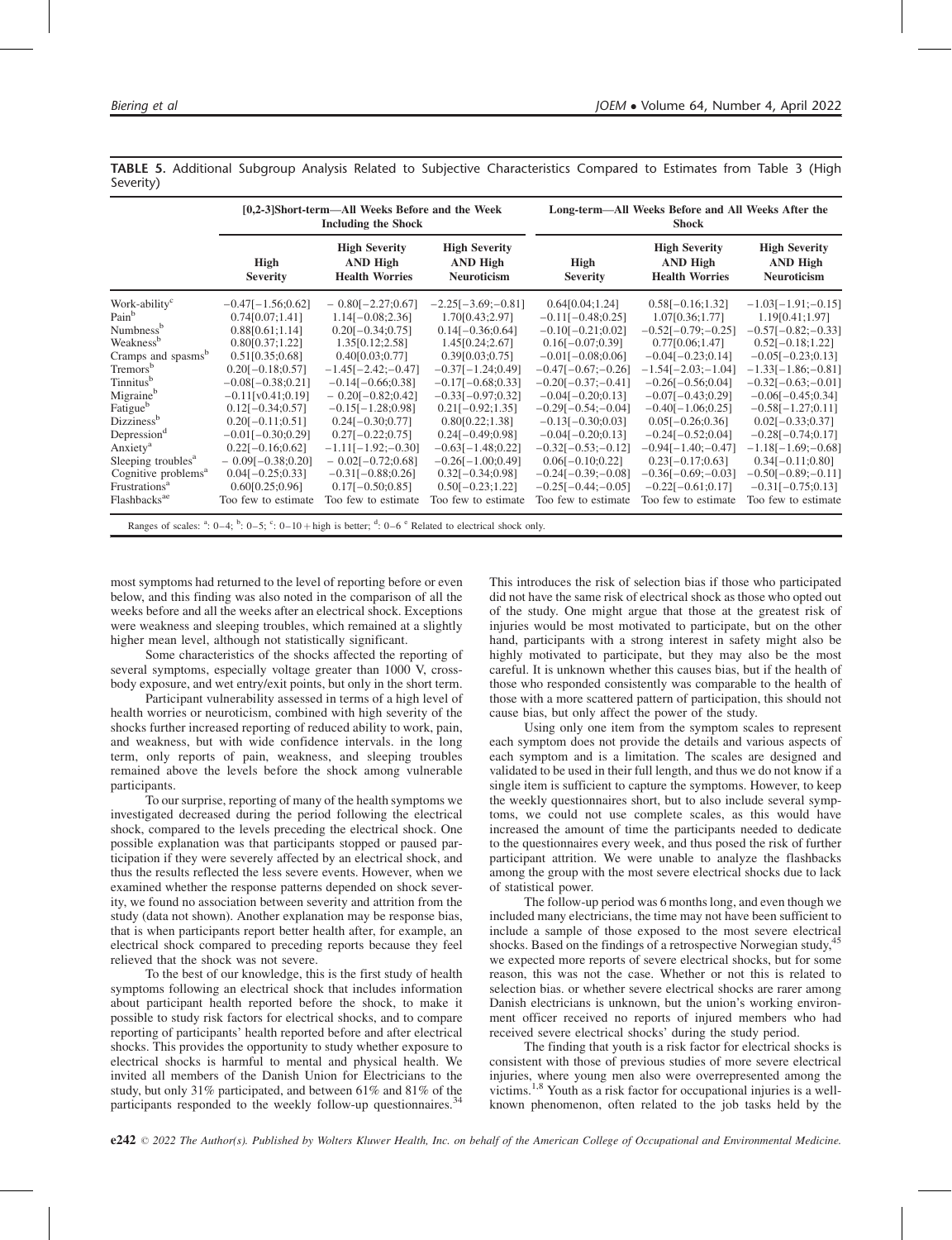youngest workers.<sup>9</sup> To the best of our knowledge, the finding that poor mental health is a risk factor for electrical shocks' is new, and we have no suggestion for the mechanisms behind this circumstance, but a previous meta-analysis of agricultural injury studies showed an increased risk of injuries was associated with stress or depression,<sup>46</sup> and two meta-analyses showed a weak association between neuroticism and occupational injuries.<sup>10,11</sup> This may also be in line with the findings from a case-series where exposure to an electrical shock resulted in reporting of perceived symptoms, although the path of the current did not pass through the body and thus explained by Bayesian inference.<sup> $47$ </sup> Although the literature describes a range of symptoms following electrical injuries, we were only able to identify persistent symptoms to a limited extent, even when stratifying the analyses to the most severe injuries. The greatest differences in reporting of symptoms were seen when we compared symptoms before the electrical shock, to the week in which an electrical shock occurred, and as expected, the increase was greater for the most severe electrical shocks and among the most vulnerable participants. However, the typical pattern of symptoms occurring immediately after an electrical shock and then receding soon after does not negate the persistence of some symptoms among a small number of victims of electrical injuries. in a recent register-based study that analyzed electrical injuries registered with The Danish National Patient registry (hospital patients) and with The Danish Working Environment Authority (work injuries) over an 18-year period, we found several mental and physical diagnoses related to both mental and physical health<sup>24,48</sup> and to sickleave and low work participation in the subsequent years.<sup>32</sup> In these studies we used a matched cohort design that compared electrical injuries to other injuries, and the participants to other persons with the same occupation. The findings from the registerbased studies could not be replicated in our current study, which was probably due to the low number of severe injuries reported, and even these caused no long-term increase in symptoms, when compared to participants' reporting before the electrical shocks. Also, very few of the electrical shocks reported led the victim to contact a healthcare professional, and in general, occupational injuries are reported only if they lead to at least 1 day of sick-leave,<sup>49</sup> so most of the electrical shocks in this study would not appear in the registers. This suggests that the electrical shocks reported in this study were mild, compared to those reported in previous studies based on registers or burn patients.

If the above-mentioned limitations related to possible selection bias are considered, this study may be generalized to similar, broad, national populations of electricians engaged in various occupations.

#### **CONCLUSION**

Youth and poor health were associated with risk of electrical shocks. Exposure to electrical shocks has an immediate adverse effect on individual's health, which in most cases returns to the individual's levels of symptoms shortly thereafter. Since only a few electrical shocks were reported as ''severe,'' our findings do not necessarily apply to severe electrical shocks, that are often described in studies of hospitalized patients.

#### ACKNOWLEDGMENTS

The Danish Working Environment Research Fund, grant number 22–2017–09. A special thanks to the participating members of Danish Union of Electricians.

#### **REFERENCES**

1. Duff K, McCaffrey RJ. Electrical injury and lightning injury: a review of their mechanisms and neuropsychological, psychiatric, and neurological sequelae. Neuropsychol Rev. 2001;11:101–116.

- 2. Koumbourlis AC. Electrical injuries. Crit Care Med. 2002;30(11 Suppl): S424–S430.
- 3. Arnoldo BD, Purdue GF, Kowalske K, Helm PA, Burris A, Hunt JL. Electrical injuries: a 20-yearreview. J Burn Care Rehabil. 2004;25:479–484.
- 4. Bracken TD, Kavet R, Patterson RM, Fordyce TA. An integrated job exposure matrix for electrical exposures of utility workers. J Occup Environ  $Hyg. 2009; 6:499-509.$
- 5. Vergara XP, Fischer HJ, Yost M, Silva M, Lombardi DA, Kheifets L. Job exposure matrix for electric shock risks with their uncertainties. Int J Environ Res Public Health. 2015;12:3889–3902.
- 6. Huss A, Vermeulen R, Bowman JD, Kheifets L, Kromhout H. Electric shocks at work in Europe: development of a job exposure matrix. Occup Environ Med. 2013;70:261–267.
- 7. (CENELEC) ECfES. Operation of electrical installations Part 1: General requirements. Brussels, Belgium 2013.
- 8. Janicak CA. Occupational fatalities due to electrocutions in the construction industry. J Safety Res. 2008;39:617–621.
- 9. Breslin FC, Smith P. Age-related differences in workinjuries: a multivariate, population-based study. Am J Ind Med. 2005;48:50–56.
- 10. Clarke S T, Robertson I. A meta-analytic review of the Big Five personality factors and accident involvement in occupational and non-occupational settings. J Occup Organ Psychol. 2005;78:355-376.
- 11. Christian MS, Bradley JC, Wallace JC, Burke MJ. Workplace safety: a metaanalysis of the roles of person and situation factors. J. Appl Psychol. 2009;94:1103–1127.
- 12. Huang IC, Lee JL, Ketheeswaran P, Jones CM, Revicki DA, Wu AW. Does personality affect health-related quality of life? A systematic review. PLoS One. 2017;12:e0173806.
- 13. Liu Y, Zhang N, Bao G, et al. Predictors of depressive symptoms in college students: a systematic review and meta-analysis of cohort studies. J Affect Disord. 2019;244:196–208.
- 14. Spronk I, Legemate CM, Dokter J, van Loey NEE, van Baar ME, Polinder S. Predictors of health-related quality of life after burn injuries: a systematic review. Crit Care. 2018;22:160.
- 15. Kim H, Richardson D, Solberg SV. Understanding somatic symptoms associated with South Korean Adolescent Suicidal Ideation, Depression, and Social Anxiety. Behav Sci (Basel). 2021;11:151.
- 16. Koteles F, Szemerszky R, Witthoft M, Nordin S. No evidence for interactions between modern health worries, negative affect, and somatic symptom distress in general populations. Psychol Health. 2021;36:1384–1396.
- 17. Radman L, Nilsagard Y, Jakobsson K, Ek A, Gunnarsson LG. Electrical injury in relation to voltage, "no-let-go" phenomenon, symptoms and perceived safety culture: a survey of Swedish male electricians. *Int Arch* Occup Environ Health. 2016;89:261–270.
- 18. Chudasama S, Goverman J, Donaldson JH, van Aalst J, Cairns BA, Hultman CS. Does voltage predict return to work and neuropsychiatric sequelae following electrical burn injury? Ann Plast Surg. 2010;64:522-525.
- 19. Piotrowski A, FilletAM, Perez P, WalkowiakP, SimonD, Corniere MJ, etal. Outcome of occupational electrical injuries among French electric company workers: a retrospective report of 311 cases, 1996-2005. Burns. 2014;40:480–488.
- 20. Bailey B, Gaudreault P, Thivierge RL. Neurologic and neuropsychological symptoms during the first year after an electric shock: results of a prospective multicenter study. Am J Emerg Med. 2008;26:413-418.
- 21. Morse JS, Morse MS. Diffuse electrical injury: comparison of physical and neuropsychological symptom presentation in males and females. J Psychosom Res. 2005;58:51–54.
- 22. Grell K, Meersohn A, Schüz J, Johansen C. Risk of neurological diseases among survivors of electric shocks: a nationwide cohort study, Denmark, 1968-2008. Bioelectromagnetics. 2012;33:459–465.
- 23. Theman K, Singerman J, Gomez M, Fish JS. Return to work after low voltage electrical injury. J Burn Care Res. 2008;29:959-964
- 24. Biering K, Vestergaard JM, Kærgaard A, Carstensen O, Nielsen KJ. Mental disorders following electrical injuries—a register-based, matched cohort study. PLoS One. 2021;16:e0247317.
- 25. Radulovic N, Mason SA, Rehou S, Godleski M, Jeschke MG. Acute and longterm clinical, neuropsychological and return-to-work sequelae following electrical injury: a retrospective cohort study. BMJ Open. 2019;9:e025990.
- 26. Pliskin NH, Capelli-Schellpfeffer M, Law RT, Malina AC, Kelley KM, Lee RC. Neuropsychological symptom presentation after electrical injury. J Trauma. 1998;44:709–715.
- 27. Singerman J, Gomez M, Fish JS. Long-term sequelae of low-voltage electrical injury. J Burn Care Res. 2008;29:773-777.